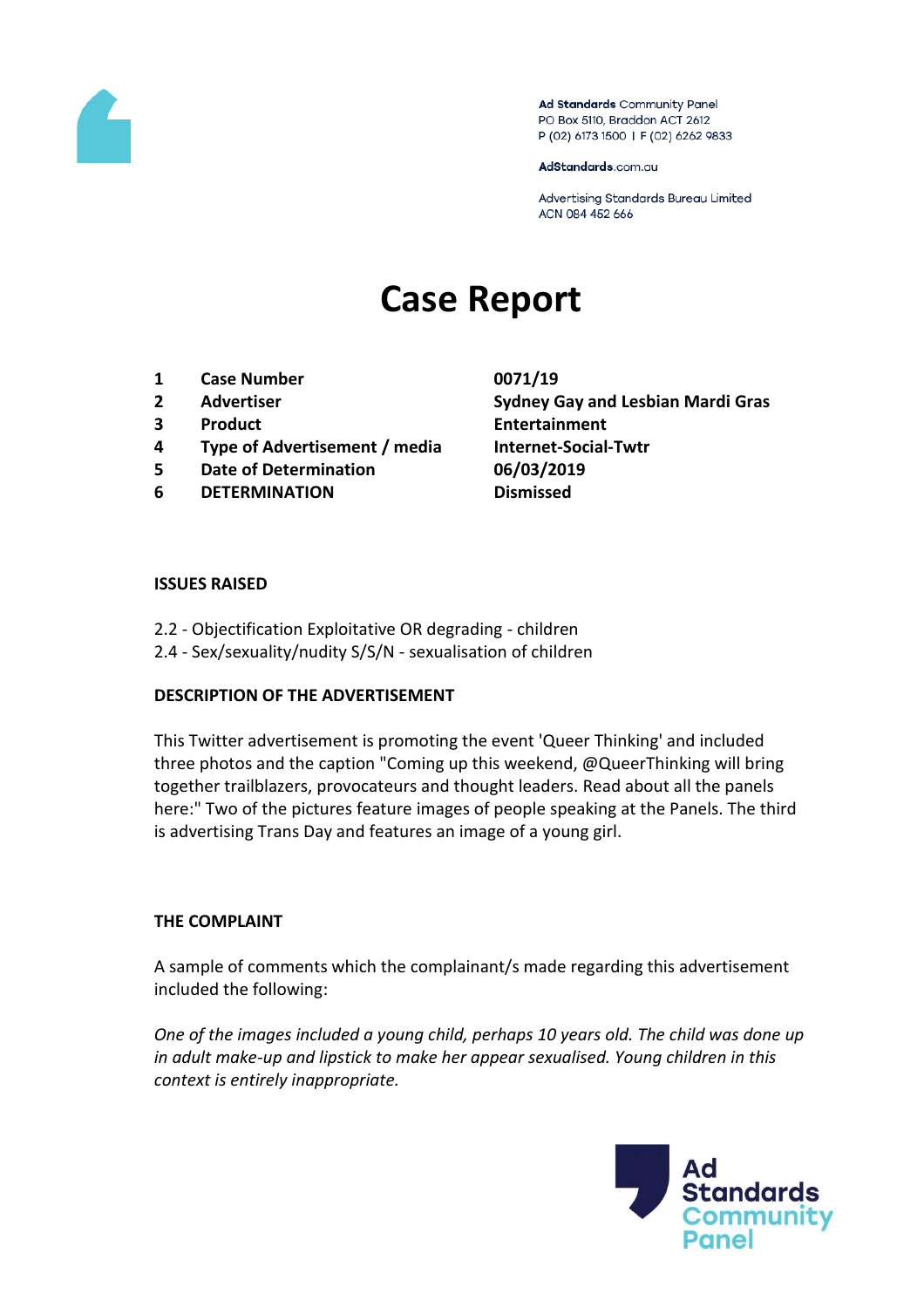

## **THE ADVERTISER'S RESPONSE**

Comments which the advertiser made in response to the complainant/s regarding this advertisement include the following:

*This tweet was promoted to followers and friends of Sydney Mardi Gras, promoting our Queer Thinking panel of LGBTQI discussion. A particular focus this year is young people and their inspiring stories.*

*One participant was included on the panel and in our publicity. 14-year-old Evie Macdonald is transgender, and was there with her parents'' presence and consent. The image supplied of her was given to us by her parents.*

*The complainant is concerned that the image produced ''sexualises'' a child, but that was not our intention, Evie''s intention, or her parents'' intention. Evie is of female appearance and her story is about finding her true identity as a female-identified transgender person.*

*The topic of transgender children has been presented in media and news stories often in the past few years as a significant number of children present with gender dysphoria. Examples are shown below:*

*https://www.abc.net.au/tv/programs/transgender-kids-who-knows-best/*

*https://www.sbs.com.au/guide/article/2018/12/19/butterfly-portrait-trans-childscourage-and-landmark-television-event*

*Our intention would never to objectify, exploit, degrade or sexualise a child, and we would never feature a minor at our events without the express consent of their parents/guardians. Our intention was for the important topic of transgender youth finding their identity to be explored and addressed in a respectful forum.*

## **THE DETERMINATION**

The Ad Standards Community Panel (the Panel) considered whether this advertisement breaches Section 2 of the AANA Code of Ethics (the Code).

The Panel noted the complainant's concern that the advertisement features sexualised images of a minor.

The Panel viewed the advertisement and noted the advertiser's response.

The Panel noted that Section 2.2 of the Code states: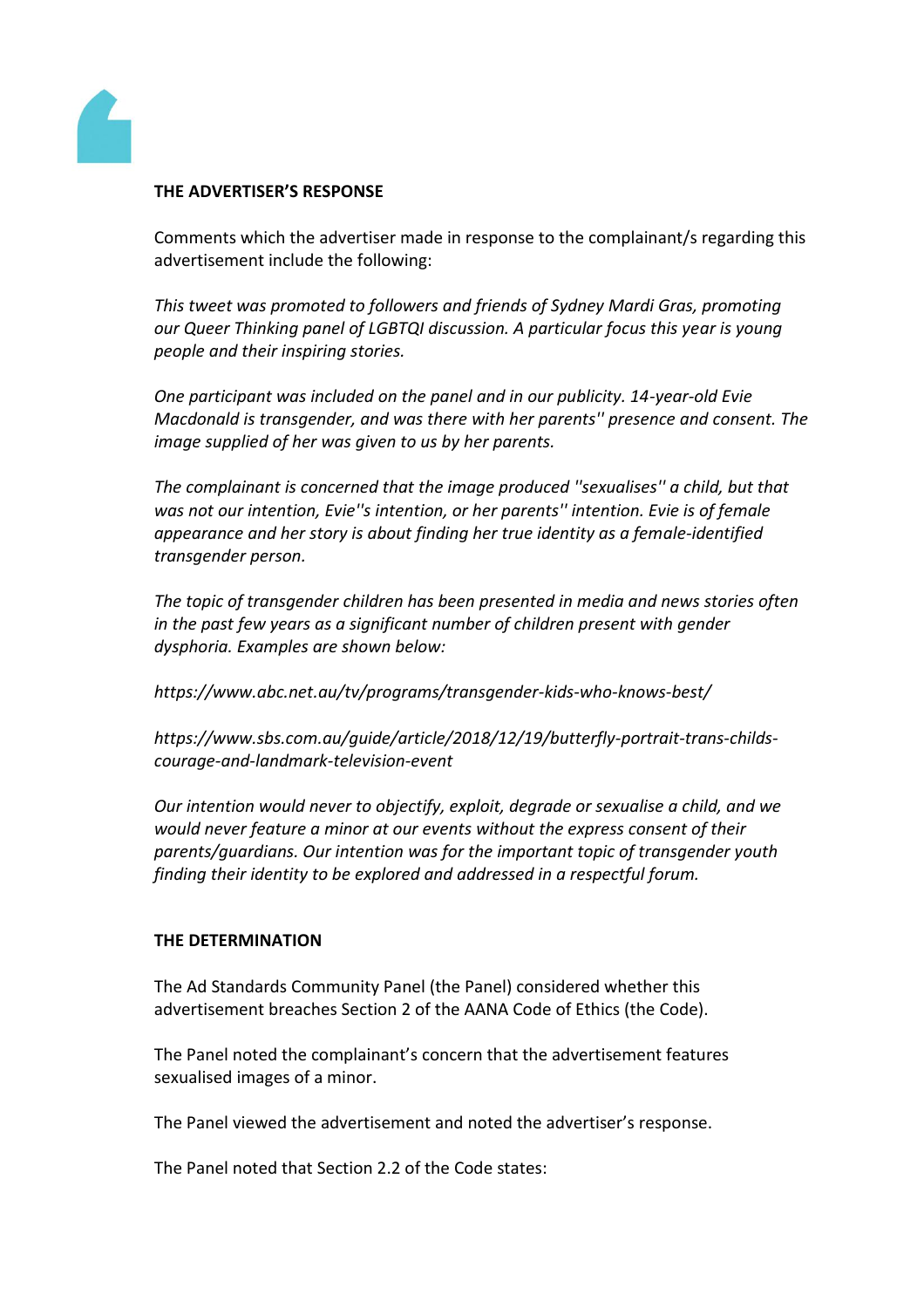

"2.2 Advertising or Marketing Communication shall not employ sexual appeal: (a) where images of Minors, or people who appear to be Minors, are used; or (b) in a manner which is exploitative or degrading of any individual or group of people."

The Panel noted that the Twitter advertisement featured an image of a young girl in a promotion of a Trans Day event.

The Panel first considered whether the advertisement contained sexual appeal.

The Panel noted the advertiser's response that the girl is 14 and is represented in a non-sexualised manner.

The Panel considered that the girl was depicted wearing makeup, but considered that the makeup was consistent with the style of makeup worn by many teenagers and that the depiction of a teenage girl wearing makeup is not of itself sexualised. The Panel considered that the girl was depicted in a serious and sober manner and was not sexualised in any way. In the Panel's view the advertisement did not contain sexual appeal and did not breach Section 2.2 (a) of the Code.

The Panel considered whether the advertisement was in breach of Section 2.4 of the Code. Section 2.4 of the Code states: "Advertising or Marketing Communications shall treat sex, sexuality and nudity with sensitivity to the relevant audience".

Similar to the comments above, the Panel considered that the depiction of the young girl was not sexualised.

The Panel acknowledged that some members of the community would prefer a teenager not be used in an advertisement for an event about gender and sexuality, however considered that as the girl was presenting at the event it was appropriate that she was depicted in the advertising for it.

The Panel considered that the advertisement did not contain sex, sexuality or nudity and did not breach Section 2.4 of the Code.

Finding that the advertisement did not breach the Children's Code or the Code of Ethics, the Panel dismissed the complaint.